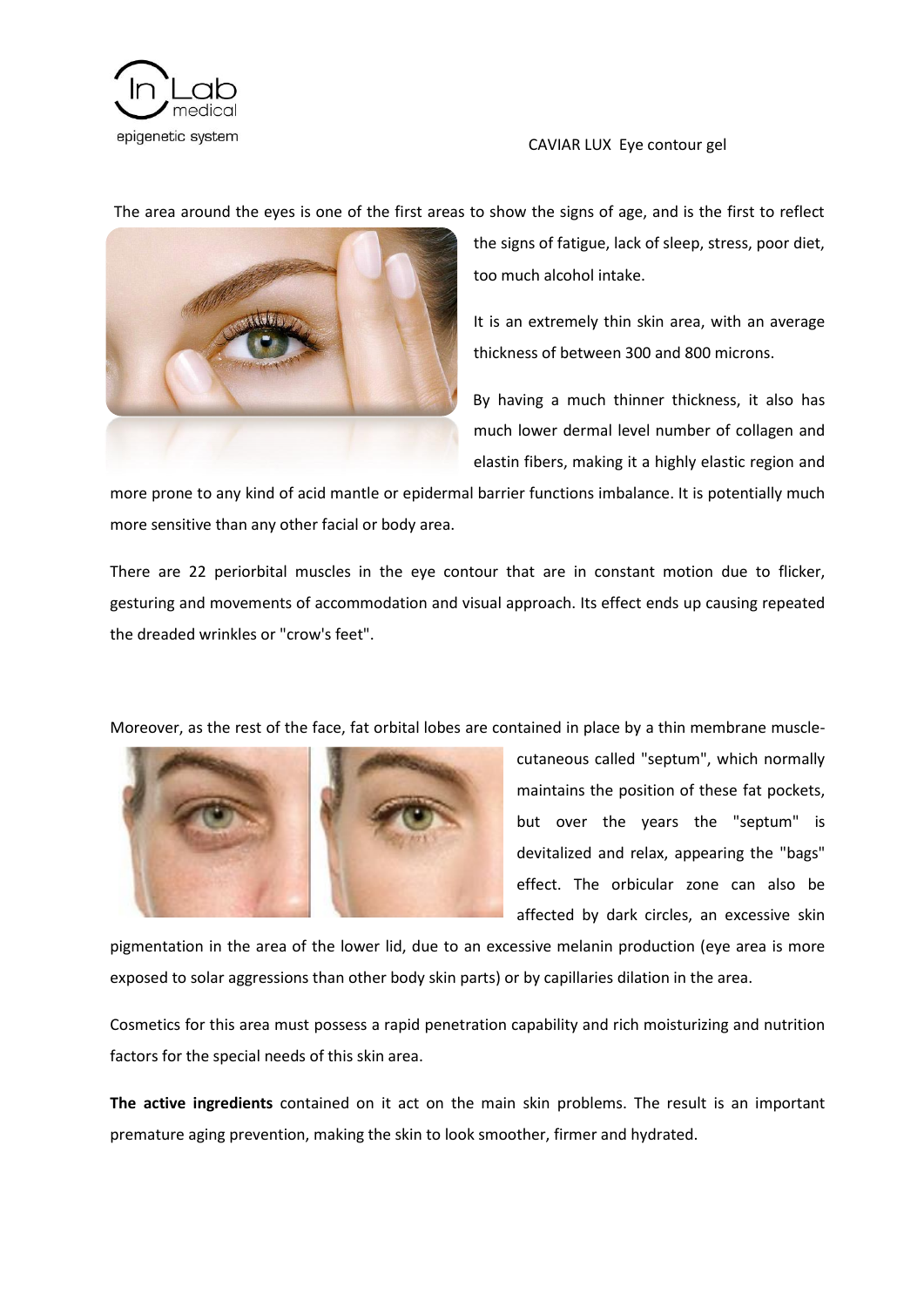

# **ACTIVE INGREDIENTS**

## CAVIAR LUX Eye contour gel

**HONEY EXTRACT:** Honey is rich in sugars such as glucose and fructose. These sugars are hygroscopic: they have a great capacity to absorb and retain water. That is why honey is a good moisturizing agent.

Honey also contains α-hydroxy acids (AHA) in its composition. These active ingredients promote keratinization and normal scaling.

It is also a great antioxidant, due to its composition in phenolic compounds, ascorbic acid and the enzymes glucose oxidase, catalase and peroxidase; and it is a potent anti-inflammatory:

- Reduces edema
- Reduces pain
- Reduces keloids and scars

Honey decreases the number of leukocytes associated with inflammation. Inhibits the production of reactive oxygen intermediates (IRO) thanks to its antioxidant activity. Honey suppresses the inflammatory process since the antioxidants present in its composition sequester free radicals.

To the above properties, we must add, its ability to stimulate the immune system: Studies have shown that honey has a stimulating effect on the immune system. Specifically, honey stimulates the mitogenesis of β and T lymphocytes and activates neutrophils. In addition, honey constitutes a source of glucose essential for the respiratory metabolism of phagocytes. This stimulation of the immune system reinforces the antimicrobial activity of honey (Molan, P.C., 2001).

### **PURE ARGAN OIL**

Ecocert Certificate, extracted from the Argan tree kernel fruit (Argania Spinosa) using only mechanical cold pressure, being therefore a pure active ingredient, ecological cosmetic, chemical-free and deodorized.

Argan oil is made up to 80% of essential fatty acids:

- **50% linoleic acid, 15% alpha-linolenic acid, 12% oleic acid:** Biological precursors of intracellular hormones such as prostaglandins (key regulators of different cellular systems, including all membranous exchanges). They stimulate intracellular oxygenation, improving the restoration of the hydro-lipidic film increasing the nutrient content of skin cells and ensuring the necessary skin moisture.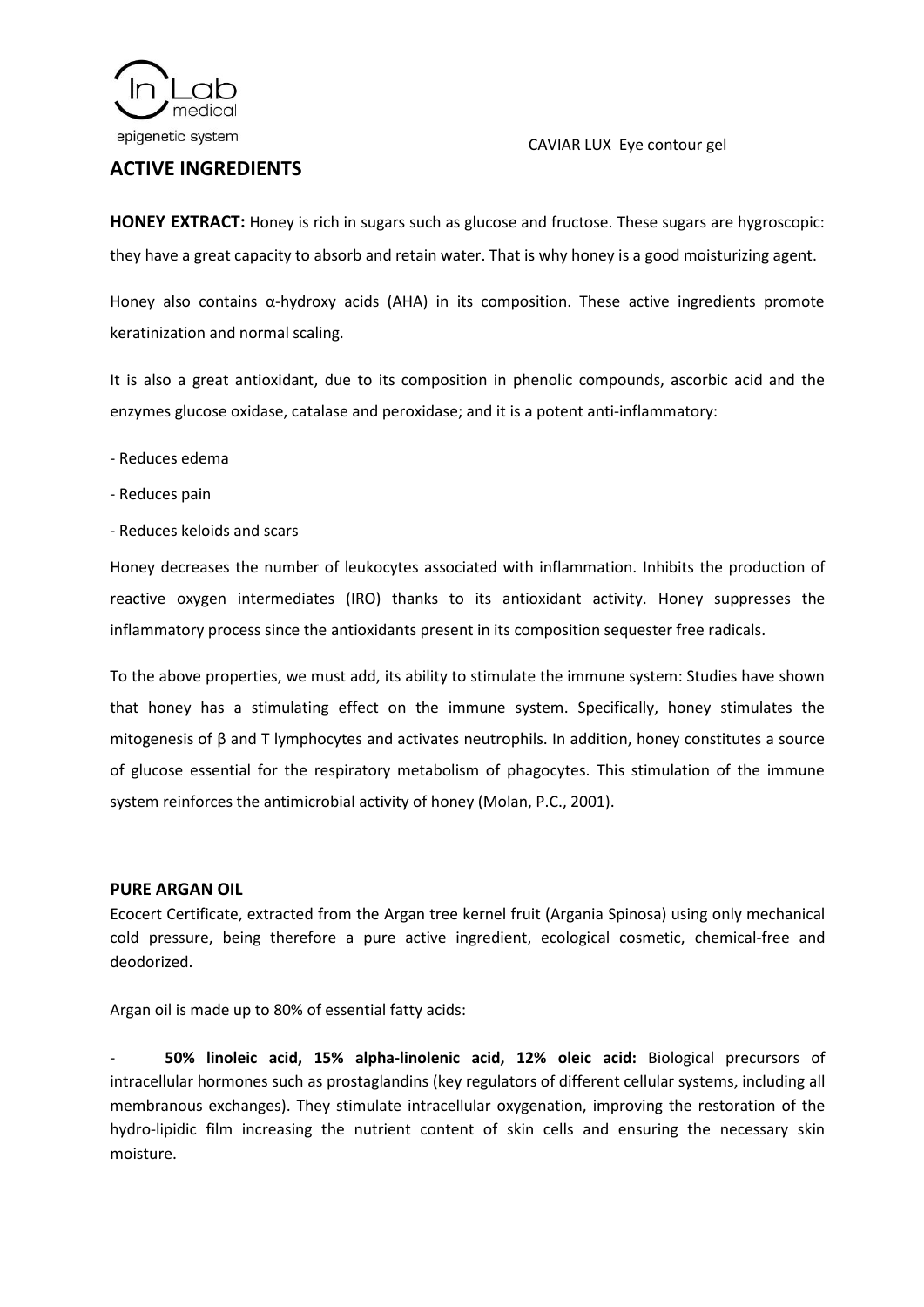medica epigenetic system

- **1% Arachidonic acid**
- **3% Linolenic acid**
- **5% Tocopherols (Vitamin E)**.
- **Ferulic acid**
- **Phytosterols**

-

- **Squalene and Lupeol**

All these elements give it high antioxidants, antiinflammatory, re-structuring, regenerating and antiaging properties. Restores skin and protects it from oxidation caused by free radicals.

#### **Mechanism of action:**

Polyunsaturated fatty acids decrease with age causing the the state of the state of the state of the state of the state of the state of the state of the state of the state of the state of the state of the state of the stat

skin to become dry and to loose elasticity. These two causes are the major trigger of wrinkles.

Argan oil is composed by 80% of fatty acids, of which 8 are essential fatty acids, which cannot be synthesized by our body itself, including omega-6 fatty acid.

Omega 6 fatty is a polyunsaturated fatty acid (linoleic acid) found in high proportions in argan oil. The skin uses it as a nutrient, reconstituting the hydrolipid layer, increasing hydration and reducing the appearance of wrinkles. Essential fatty acids fight dryness and lack in elasticity by stimulating intracellular oxygenation, and improving the restoration of the hydrolipidic film by increasing the nutrient content of skin cells. The skin gains flexibility, hydration and firmness, becoming stronger and younger.

All these components, gives Argan Oil high **antioxidant**, **anti-inflammatory, re-structuring, regenerating** and **anti-aging properties**. It restores the skin and protects it from free radicals induced oxidation.

### **CAVIAR EXTRACT:**

Obtained from fish roe (caviar and Cyclopterus Lumpus), it is enriched with glycosaminoglycans (Chondritin Sulfate and Hyaluronic Acid) and Glycogen, both of marine origin. Caviar eggs are characterized by a unique energizing capital thanks to whereby the development of a new individual will take place.

#### CAVIAR LUX Eye contour gel

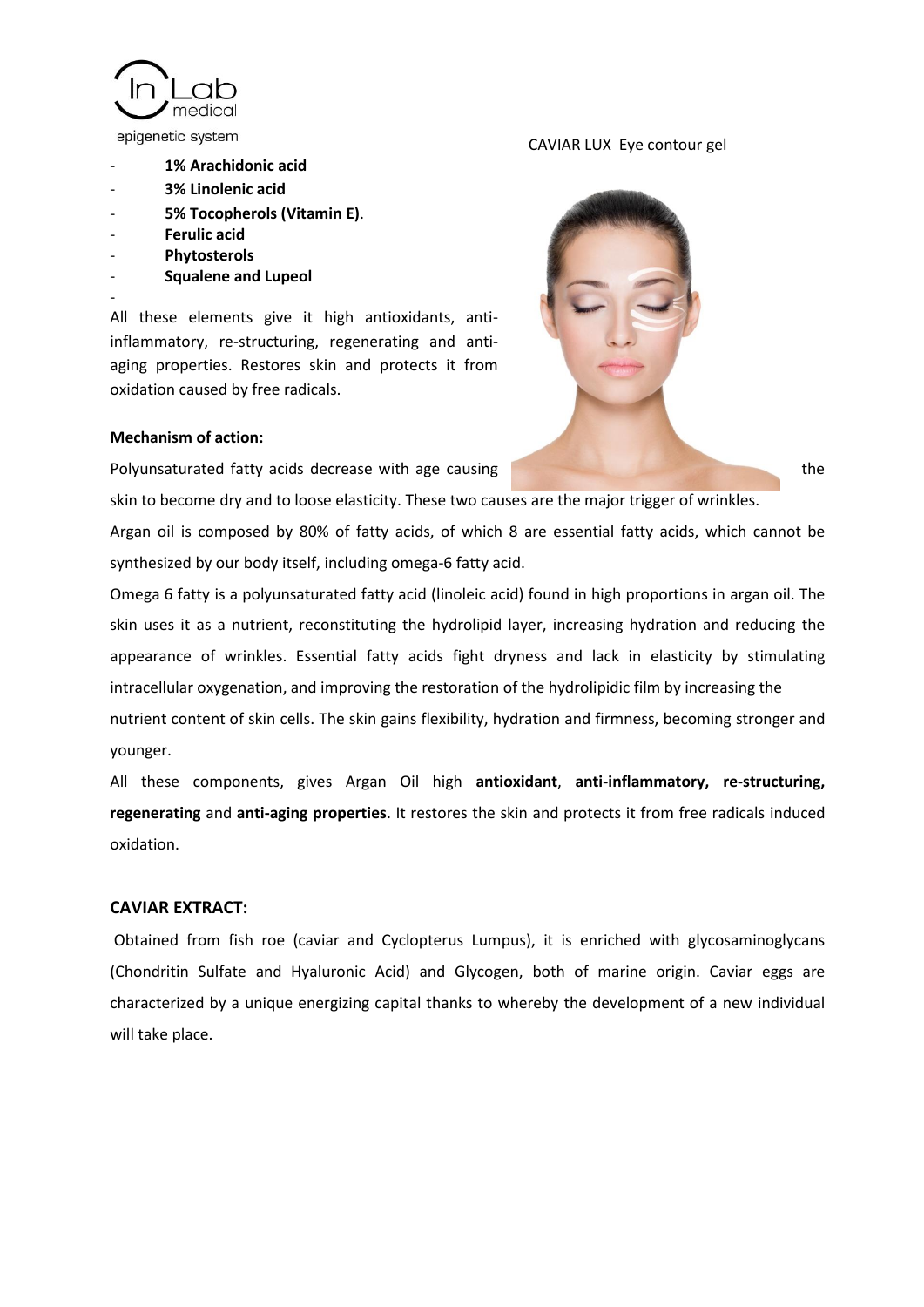



#### CAVIAR LUX Eye contour gel

This extract has been developed based on this wealth of nutrients and essential elements of extraordinary power, essential for cell regeneration and skin care, bringing efficiency, luxury and sophistication. Caviar is a rich source of energy. It contains about 250 calories per 100 gr. Its protein content is high; almost 25 gr. per 100 gr. of caviar. It also has a

high content of vitamins A and D, amino acids and minerals.

Proteins are composed of amino acid chains. Some play a structural role, forming part of the cells and tissues and others have a functional role, accelerating chemical reactions, such as energy reserve substances, etc.

 $\checkmark$  Threonine: participates in the collagen and elastin synthesis.

 $\checkmark$  Leucine: helps speed wound healing.

 $\checkmark$  Lysine: collaborates in cell repair and metabolism of fatty acids that form part of the skin. It also assists in the synthesis of collagen.

 $\checkmark$  Serine: natural moisturizing agent. It is present in the skin metabolism, promoting cell renewal.

 $\checkmark$  Arginine: Powers collagen synthesis and hence cell renewal.

 $\checkmark$  Alanine: is used as an energy source under stress.

 $\checkmark$  Glutamic acid: Important immediate metabolic element. It acts as metabolic fuel.

 $\checkmark$  Aspartic Acid: Increases the absorption and utilization of some important skin minerals, as calcium, magnesium, zinc and potassium.

Calcium strengthens cell membranes, and certain essential active enzymes in the skin metabolism.

Magnesium is an essential mineral for human nutrition. Essential for the proper absorption of calcium and Vitamin C. It is a great moisturizer.

 $\checkmark$  Phosphorus: plays a key role in all energy transfer processes, as in cellular metabolism.

 $\checkmark$  Sodium: allows nutrients to penetrate cell membranes and toxic ones to leave.

 $\checkmark$  Selenium: It has an antioxidant action together with vitamin E. Both protect cell membranes against damage caused by oxidation (by neutralizing free radicals), which prevent or at least slow the tissues aging process.

 $\checkmark$